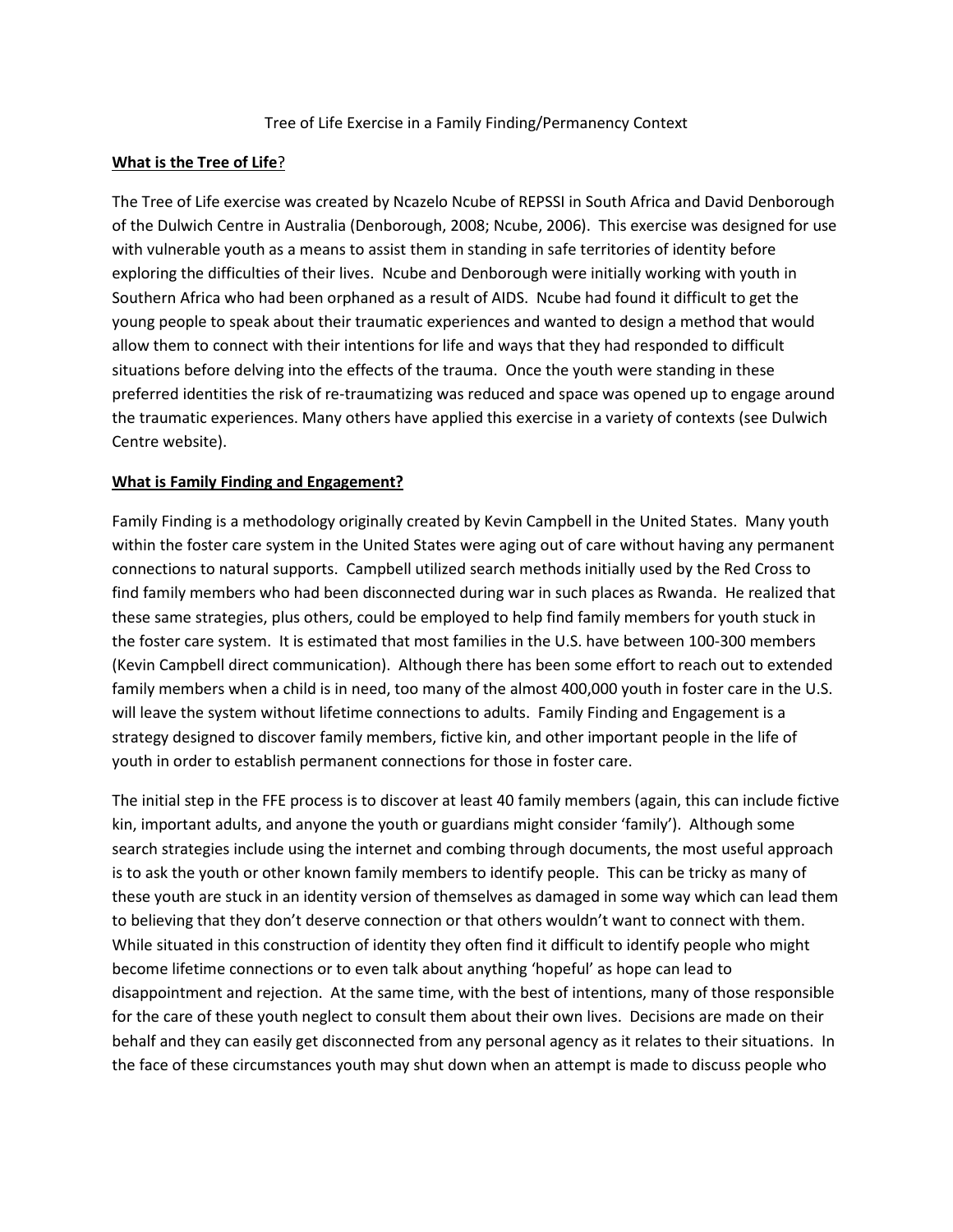might possibly join a lifetime support network. This silence is then interpreted as the youth not wanting connection and can lead to caregivers giving up on the search.

Another area of difficulty in this process occurs after family/natural supports have been identified and found. Now the task is engaging people in ways that invite them to participate in the life of the youth beyond their time in foster care. This can be tricky for a number of reasons. Sometimes family members are angry with the system and have felt disrespected by those who now have custody of the youth. Other times, identified family members have strained relationships with the parent(s) of the youth and fear reconnecting with them, or they know the youth as 'a handful' and don't want to get involved. If these family members are engaged in ways that don't acknowledge their pain or how it is that they have responded to difficult situations, then they are likely to feel unseen and not trusting of the system people involved. If these newly discovered family members hold a single story of the youth as 'a handful' then they may shy away from connection. If they only see the youth's parents through the impact of whatever traumatic experiences led to their disconnection then re-engagement can be very challenging.

# **Utilizing the Tree of Life as a Discovery Tool**

We started using the Tree of Life as a means to address all of these difficult possibilities. We will begin with a description of this exercise as a means to assist in discovering people who might play a role in the youth's lifetime network. One of the first effects of this exercise when done with foster youth is that it invites a knowing of them outside of the problems that they have faced. This can assist them to see themselves as more than a problem for other people. They begin to recognize that they have values and principles and they have lived by these in a variety of situations. From here they become much more likely to open up to possible connections as they identify themselves as worthy of connection. At the same time, when we as helpers become interested about who the youth are outside of the problems they face we demonstrate that we are willing to see them as more than a problem.

Not only do we use the Tree of Life with foster youth but also with caregivers who may have been marginalized through the process of child protection system involvement. Our intentions in using this exercise with adult caregivers are the same as for the youth.

The Tree of Life in a Family Finding and Engagement context can be carried out in a variety of ways. Sometimes we use the exercise with individuals and at other times we meet with several family members at the same time. When we have people who do not have any interest in doing the drawing component of the exercise, we make sure that we have conversations with people that are informed by the different aspects of the exercise (e.g. we ask about where people are from, what they enjoy doing, what is important to them, how they have been able to continue on in the face of the difficulties they have faced).

Following is a description of the Tree of Life with the design that Ncube & Denborough have created and how we have adapted this to assist in identifying possible lifetime support network members: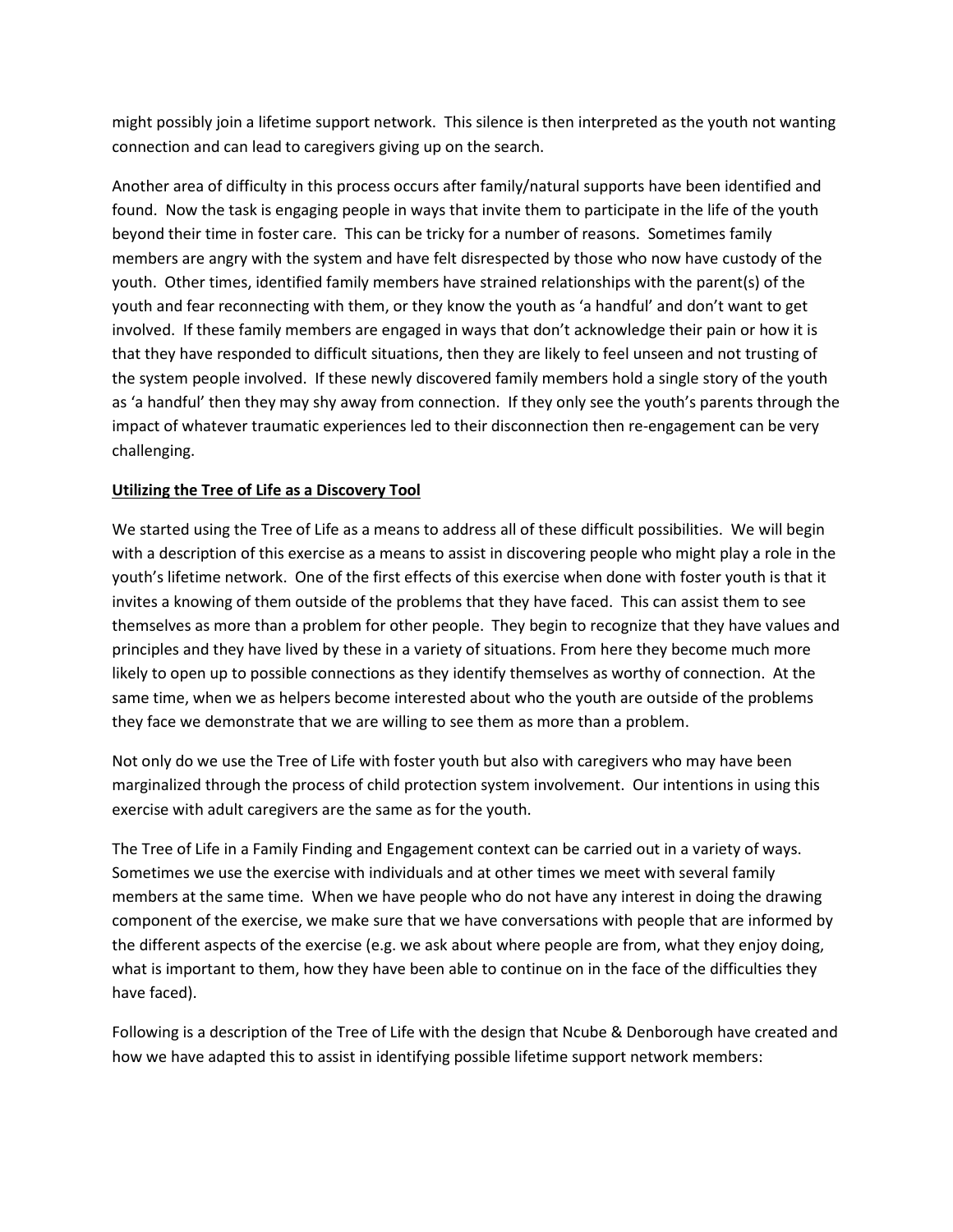We supply big pieces of paper and a variety of colored markers for people to use. We then let them know that they will be creating a tree on the paper. We will often have an example available to demonstrate the idea and to show that one does not need to be an artist to complete the exercise. If someone is opposed to drawing we have a template tree available that people can fill out. We let people know that their tree can look like anything they want and it doesn't even need to look like a tree. We then begin to explain the different components of the tree and what we would like them to represent. We explain these components one at a time and usually have them listed in a place that all in the room can see.

Roots – The roots in this exercise represent where people are from; places, ideas, social movements, etc. When people identify these things in their lives it can lead to places to look for natural supports. You can gather information about who people were prior to the problems that brought them into the foster care system. People often provide information that can set us on a path of where to look for people who might serve as lifetime network members.

Ground – The ground represents where the person is now and the activities in her/his everyday life that they choose to engage in. What people do by choice can often be connected to what they hold as important. These activities can lead to like-minded people, groups, club, etc.

Trunk – In the trunk of the tree people are invited to identify what they hold as important, what they give value to. They can include skills, abilities, purposes, and commitments. Questions can be asked about who taught them these skills and abilities or if their values are connected to any people in their lives. Discovering what people identify as important to them can lead you to uncovering the people who planted these things or those who have helped sustain them over the years. Skills/abilities and intentions for life can open conversations about groups of people that might be fertile ground for new, enduring connections.

Branches – On the branches people describe their hopes and dreams, where they want to be heading in life. When you know something about hopes that people hold you can ask questions such as "do you know others who have done this?" or "who inspired these dreams?" in order to connect this to potential lifetime support network members.

Leaves – Leaves on the tree represent important people, alive or dead, who have contributed in some way to the life of the person constructing the tree. This part of the tree has an obvious connection to discovery work. An interesting piece of this section is the invitation to identify those important people who have passed on. When building teams of natural supports, it might be helpful to include people who held an important place in the lives of the youth and/or family members but have passed on. What people hold onto from these relationships can include values, purposes, commitments, etc. that could help guide the process. In addition, holding onto to these relationships can, in and of itself, be an antidote to isolation. Questions related to important people who have departed such as "are there ways that their legacies can become part of the lifetime support network?" could help the youth hold them in their life and feel less isolated.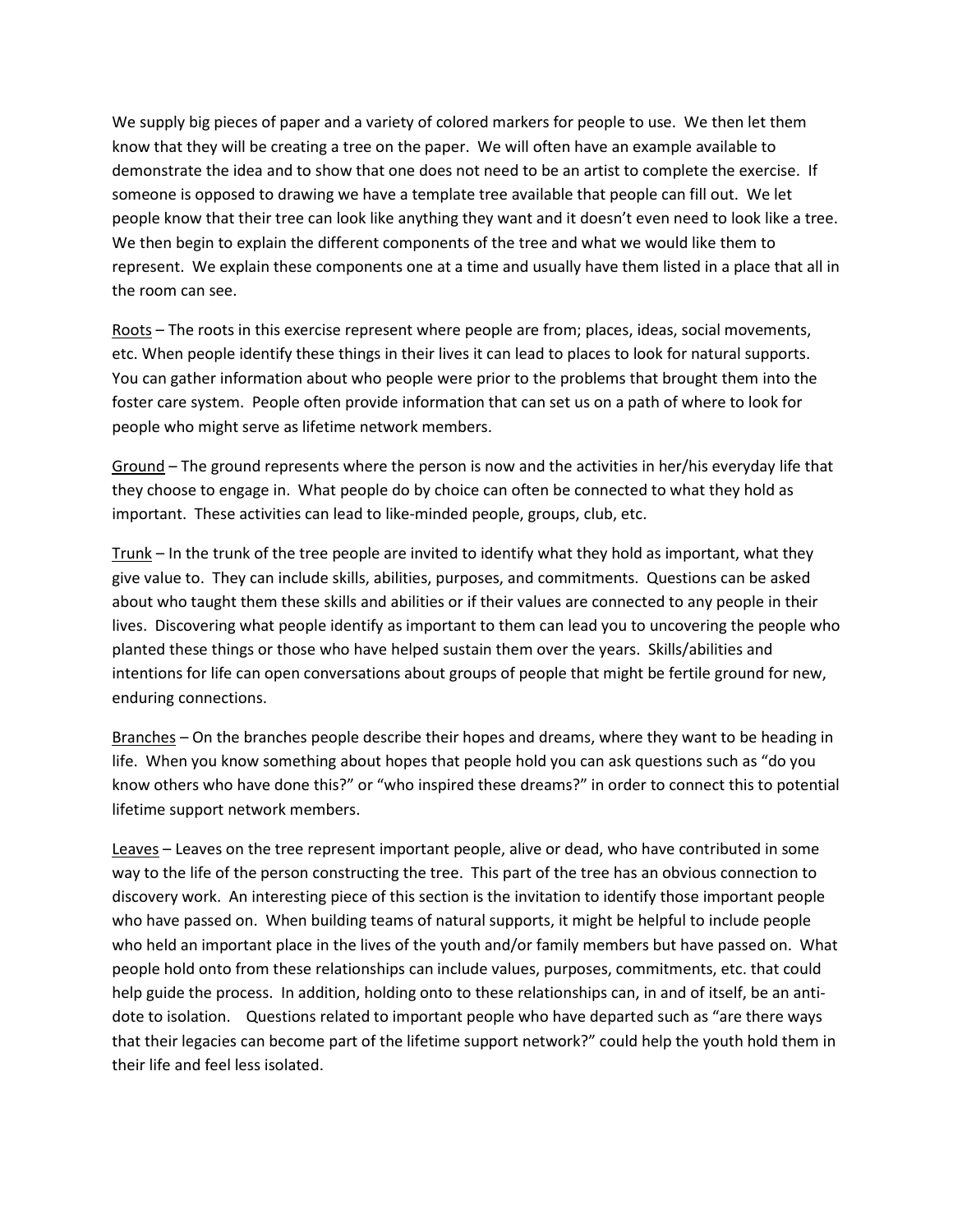Fruits – The fruits on the tree represent gifts you have received from others. Again we have the opportunity to identify people who have contributed in some way to the life of the youth.

Seeds – Seeds in this exercise represent gifts you have given or hope to give to others. Inquiring about who they would like to give these gifts to can lead you to the people that the youth wants to have in their life going forward.

### **Utilizing the Tree of Life as an Engagement Strategy**

Many of those who are consumers within the foster care system have been marginalized in a variety of ways. It becomes easy for them to see themselves as having damaged identities. At the same time others, even those who are trying to be helpful, can also get caught up in these 'dysfunctional' versions of the youth's identity. Foster youth who bounce from place to place begin to believe that they are at fault for their circumstances. If they only behaved better, were more emotionally regulated, were less disturbed, then a family could love them. The years of individual therapy, mental health diagnoses, and pharmaceutical interventions can contribute to the notion that the young person is failing in life. When youth see themselves through this lens of dysfunction they find it more difficult to reach out to others. Whether they believe that nobody would want them or that they will just mess it up anyway the task of family re-engagement can be daunting. Also, if found family members only have a dysfunctional version of the youth to consider connecting with it might be a greater challenge to get them on board.

These views of people as dysfunctional are not held solely for the youth. Family members who have lost a child to the foster care system can also be subjected to similar criticisms of themselves or by others. They may be incapacitated by guilt or see themselves as so incompetent that they are doing the child a favor by staying away. "What did they do to lose their kid?" and, "why didn't they show up before"? Although these are legitimate questions to ask, if this is our sole focus (or even just our first focus) then we are likely to see dysfunction. When we find relatives or fictive kin and engage them in ways that reify these dysfunctional versions of who they are or who the young person is then we run a greater risk of losing them.

We have used the Tree of Life exercise as a means to, not only, avoid falling into the business as usual of locating dysfunction within the youth or family member but also to invite the possibility of alternative storylines of identity to emerge and be distributed. Because we only do the exercise one time with people we blend the discovery and engagement work. The fact that we are asking questions about what is important in the life of the person at the center of the inquiry is often a new experience for them.

Below are some of the engagement questions we might ask during each section of the exercise. Many of these have been borrowed and/or adapted from practitioners of narrative work (Madigan, 2011; Madsen, 1999; White, 2007). There are times when we cannot do the drawing part of the exercise due to distance in location or because some people just do not wish to draw. In these situations we hold the exercise in our heads as a guide for the conversation. (I will not describe what each component of the tree represents as that was done earlier in this article).